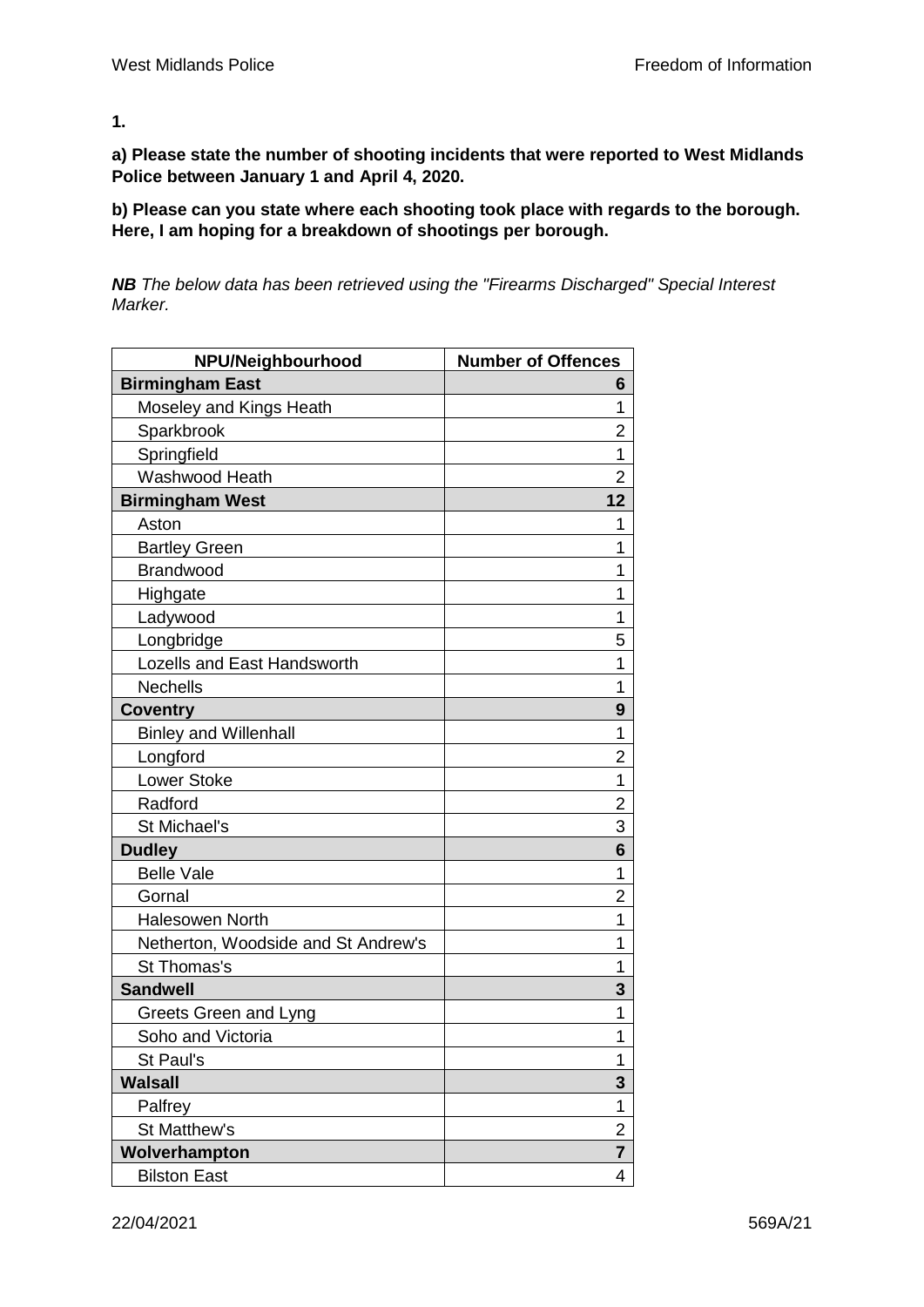| <b>Fallings Park</b> |  |
|----------------------|--|
| Park                 |  |
| <b>Grand Total</b>   |  |

**2.**

**a) Please state the number of shooting incidents that were reported to West Midlands Police between January 1 and April 4, 2021.**

**b) Please can you state where each shooting took place with regards to the borough. Here, I am hoping for a breakdown of shootings per borough.**

*NB The below data has been retrieved using the "Firearms Discharged" Special Interest Marker.*

| NPU/Neighbourhood                  | <b>Number of Offences</b> |
|------------------------------------|---------------------------|
| <b>Birmingham East</b>             | 8                         |
| <b>Bordesley Green</b>             | 1                         |
| <b>Shard End</b>                   | $\overline{2}$            |
| <b>Stechford and Yardley North</b> | $\overline{c}$            |
| Washwood Heath                     | 3                         |
| <b>Birmingham West</b>             | 9                         |
| <b>Handsworth Wood</b>             | 1                         |
| Highgate                           | 1                         |
| <b>Lozells and East Handsworth</b> | 5                         |
| <b>Small Heath</b>                 | 1                         |
| Weoley                             | 1                         |
| Coventry                           | 1                         |
| St Michael's                       | 1                         |
| <b>Sandwell</b>                    | 6                         |
| Abbey                              | 2                         |
| <b>Friar Park</b>                  | 1                         |
| <b>Tipton Green</b>                | $\overline{2}$            |
| <b>West Bromwich Central</b>       | 1                         |
| <b>Walsall</b>                     | 1                         |
| <b>Blakenall</b>                   | 1                         |
| Wolverhampton                      | 5                         |
| <b>Bushbury North</b>              | 1                         |
| <b>Bushbury South and Low Hill</b> | 1                         |
| Ettingshall                        | 1                         |
| Graiseley                          | 1                         |
| Park                               |                           |
| <b>Grand Total</b>                 | 30                        |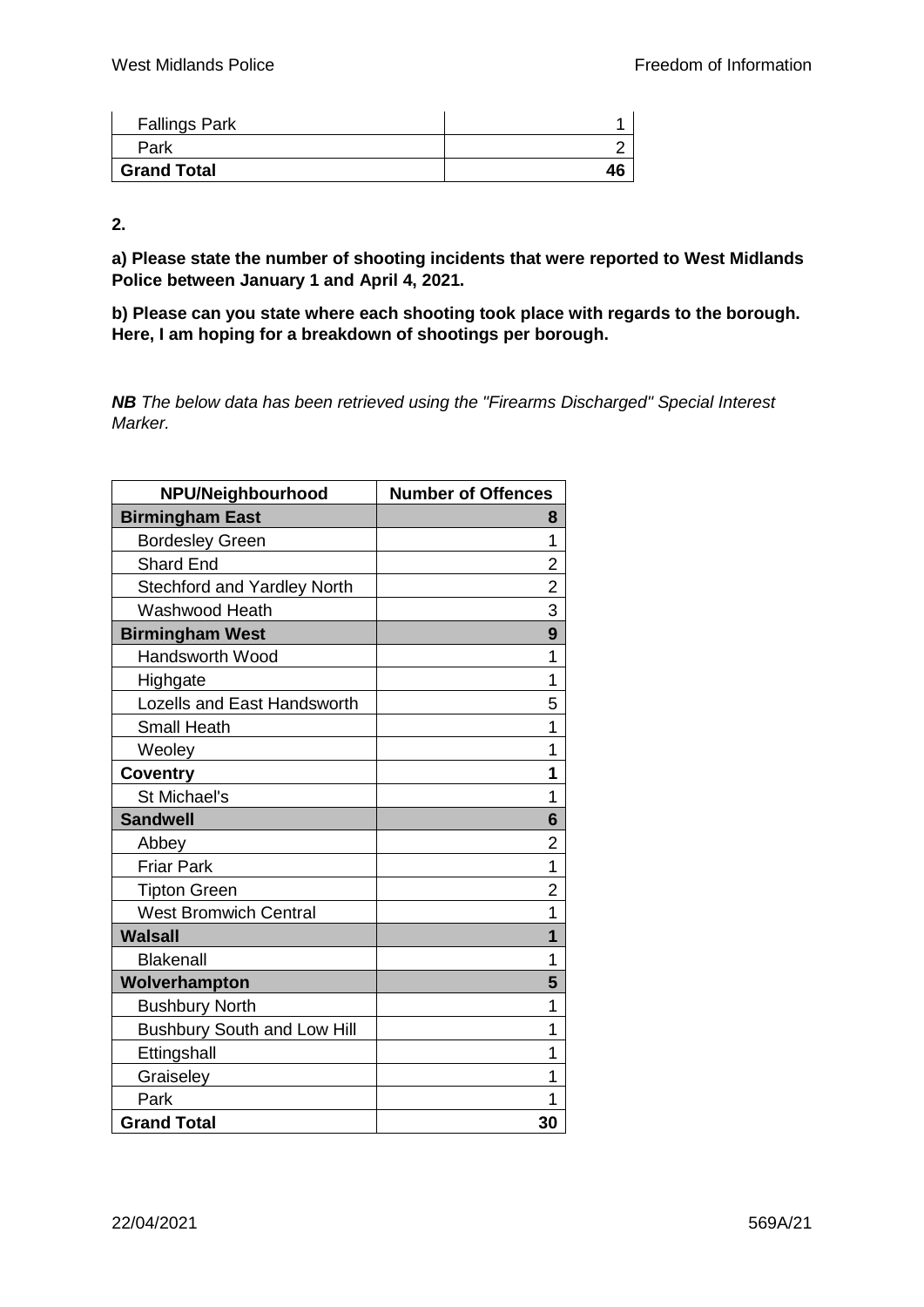**3.**

**a) Please state the number of shooting incidents that were reported to West Midlands Police between January 1 and April 4, 2019.**

**b) Please can you state where each shooting took place with regards to the borough. Here, I am hoping for a breakdown of shootings per borough.**

*NB The below data has been retrieved using the "Firearms Discharged" Special Interest Marker.*

| NPU/Neighbourhood                  | <b>Number of Offences</b> |
|------------------------------------|---------------------------|
| <b>Birmingham East</b>             | 7                         |
| Hodge Hill                         | 2                         |
| <b>Stockland Green</b>             | $\overline{2}$            |
| Tyburn                             | 1                         |
| Washwood Heath                     | 2                         |
| <b>Birmingham West</b>             | 5                         |
| Aston                              | 2                         |
| Jewellery Quarter                  | 2                         |
| <b>Lozells and East Handsworth</b> | 1                         |
| <b>Coventry</b>                    | 8                         |
| Henley                             | 2                         |
| Holbrook                           | 2                         |
| Longford                           | 1                         |
| <b>Lower Stoke</b>                 | 1                         |
| St Michael's                       | 1                         |
| Whoberley                          | 1                         |
| <b>Sandwell</b>                    | 6                         |
| <b>Great Bridge</b>                | 1                         |
| Greets Green and Lyng              | 1                         |
| Newton                             | 1                         |
| Smethwick                          | 1                         |
| Soho and Victoria                  | 1                         |
| St Paul's                          | 1                         |
| <b>Walsall</b>                     | 5                         |
| <b>Aldridge Central and South</b>  | 1                         |
| Aldridge North and Walsall Wood    | 1                         |
| <b>Birchills Leamore</b>           | 1                         |
| <b>Blakenall</b>                   | 2                         |
| Wolverhampton                      | 8                         |
| <b>Blakenhall</b>                  | 1                         |
| <b>Bushbury South and Low Hill</b> | 2                         |
| <b>East Park</b>                   | 1                         |
| Ettingshall                        | 1                         |
| Graiseley                          | 1                         |